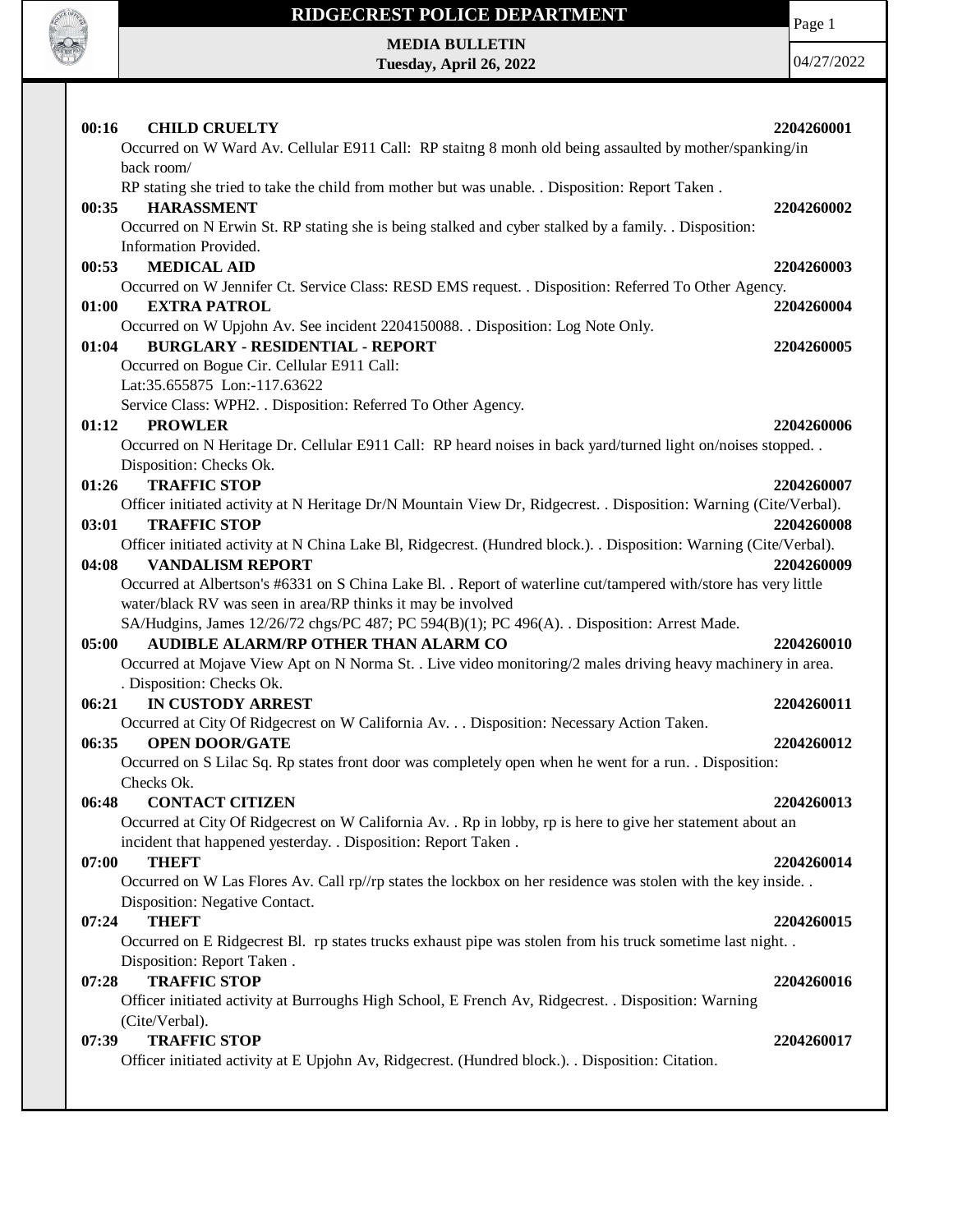

Page 2

**MEDIA BULLETIN Tuesday, April 26, 2022**

| <b>TRAFFIC STOP</b><br>07:40                                                                                     | 2204260018 |
|------------------------------------------------------------------------------------------------------------------|------------|
| Officer initiated activity at E French Av/E Drummond Av, Ridgecrest. . Disposition: Warning (Cite/Verbal).       |            |
| <b>TRAFFIC DETAIL</b><br>07:47                                                                                   | 2204260019 |
| Officer initiated activity at Las Flores Elementary School, W Las Flores Av, Ridgecrest. . Disposition:          |            |
| Necessary Action Taken.                                                                                          |            |
| <b>ACO CALL</b><br>07:59                                                                                         | 2204260020 |
| Occurred at Upjohn Park on E Upjohn Av. . Loose dog in the area maybe a pitbull. . Disposition: Animal           |            |
| Control Handled.                                                                                                 |            |
| <b>TRAFFIC STOP</b><br>07:59                                                                                     | 2204260021 |
| Officer initiated activity at W Howell Av, Ridgecrest. (Hundred block.). . Disposition: Citation.                |            |
| 08:02<br><b>TRAFFIC STOP</b>                                                                                     | 2204260022 |
| Officer initiated activity at W Las Flores Av/N Scott St, Ridgecrest. . Disposition: Warning (Cite/Verbal).      |            |
| 08:06<br><b>MEDICAL AID</b>                                                                                      | 2204260023 |
| Occurred on N Alvord St. ambulance request. . Disposition: Referred To Other Agency.                             |            |
| 08:13<br><b>TRUANT</b>                                                                                           | 2204260024 |
| Officer initiated activity at N Oasis Dr, Ridgecrest. . Disposition: Necessary Action Taken.                     |            |
| 08:18<br><b>FOLLOW UP</b>                                                                                        | 2204260025 |
| Officer initiated activity at Burroughs High School, E French Av, Ridgecrest. Inc 2204250076. Disposition:       |            |
| Follow Up Completed.                                                                                             |            |
| PRISONER TRANSPORT<br>08:19                                                                                      | 2204260026 |
| Occurred at City Of Ridgecrest on W California Av. Disposition: Necessary Action Taken.                          |            |
| <b>CONTACT CITIZEN</b><br>08:31                                                                                  | 2204260027 |
|                                                                                                                  |            |
| Occurred on W Mariposa Av. Contact rp via 21 would like to report damage to the rps mailbox. . Disposition:      |            |
| Information Provided.                                                                                            |            |
|                                                                                                                  |            |
| <b>FLAG DOWN</b><br>09:00                                                                                        | 2204260028 |
| Officer initiated activity at Balsam Street Cleaners, N Balsam St, Ridgecrest. . Disposition: Necessary Action   |            |
| Taken.                                                                                                           |            |
| <b>WARRANT ARREST</b><br>09:20                                                                                   | 2204260029 |
| Officer initiated activity at S Gordon St, Ridgecrest. SA/King, Michelle 8/20/87 chgs/HS 17995; PC 460(B) OCA    |            |
| 22-1366 849'b from station                                                                                       |            |
| SA/Dillard, Kayla 4/3/96 opn chgs/HS 17995 OCA 22-1366                                                           |            |
| RM053624A/\$10k/PC 459.5                                                                                         |            |
| RM052285A/\$15k/PC 602(M)                                                                                        |            |
| RM052280A/\$15k/PC 602.5(A)                                                                                      |            |
| cited/rel'd on warrants and opn chg. . Disposition: Arrest Made.                                                 |            |
| <b>AREA CHECK</b><br>09:45                                                                                       | 2204260030 |
| Occurred at Walmart Supercenter on E Bowman Rd. . Cellular E911 Call: Lat:35.619226 Lon:-117.66922 Service       |            |
| Class: W911 rp states female was flippiing her off and yelling at her//rp states female is in a older gold camry |            |
| //parked center area or grocery. . Disposition: Gone On Arrival.                                                 |            |
| <b>WARRANT ARREST</b><br>09:47                                                                                   | 2204260031 |
| Occurred at City Of Ridgecrest on W California Av. . RP in lobby.                                                |            |
| SA/Taggart, Morningstar 6/4/79 RM055944A/\$500/HS 11364 cited/rel'd. . Disposition: Arrest Made.                 |            |
| <b>BE ON THE LOOKOUT</b><br>09:47                                                                                | 2204260032 |
| Occurred at Denny's on N China Lake Bl. Disposition: Cancelled by RP.                                            |            |
| 09:56<br><b>BREAKING/REMOVING VEHICLE PARTS</b>                                                                  | 2204260033 |
| Occurred at A & L Tire Company on W Inyokern Rd. . Theft of a Cataylic contverter-needs to file a report. .      |            |
| Disposition: Report Taken.                                                                                       |            |
|                                                                                                                  |            |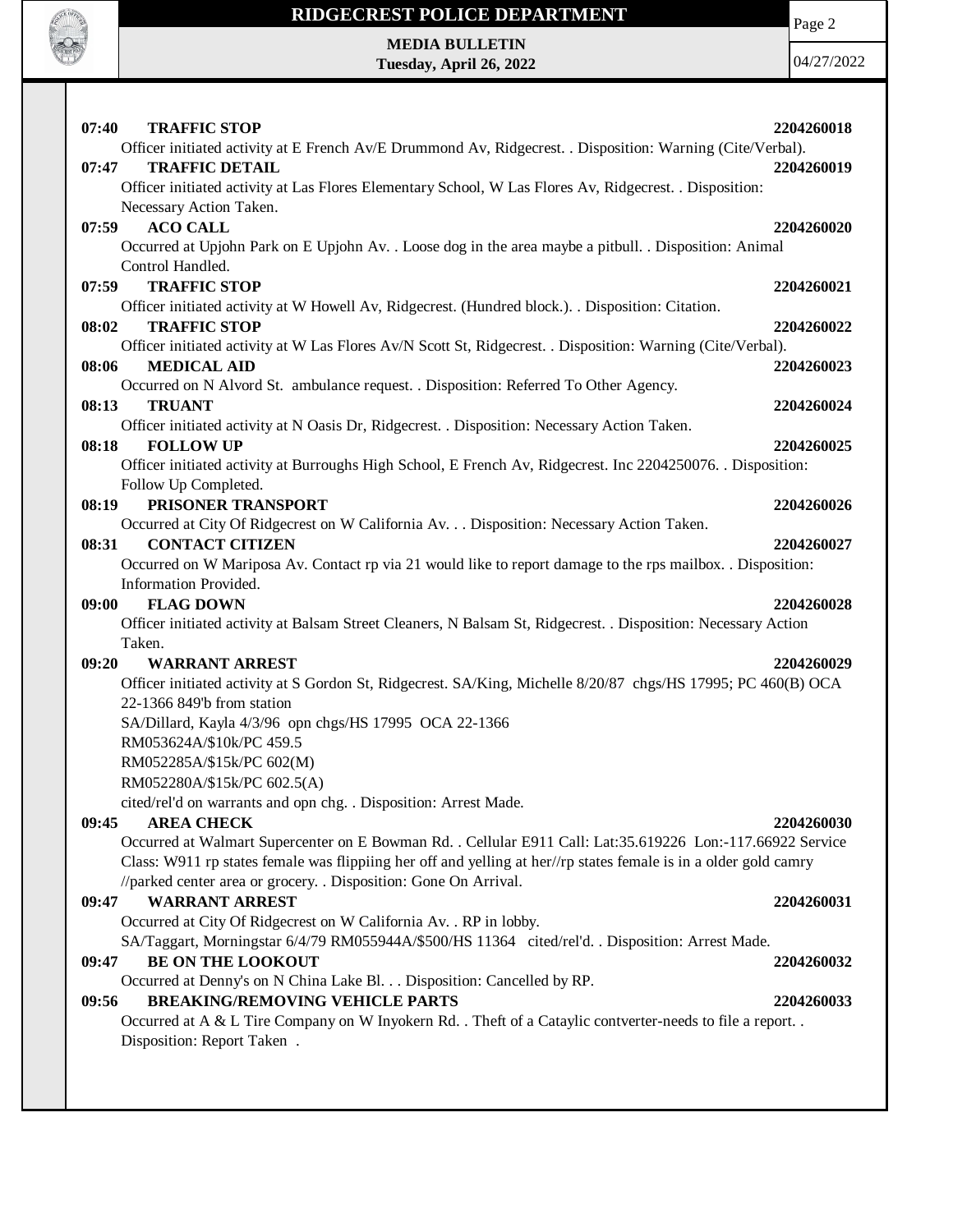

**MEDIA BULLETIN**

**Tuesday, April 26, 2022**

Page 3

| <b>BATTERY ON SCHOOL EMPLOYEE</b><br>10:05                                                                     | 2204260034 |
|----------------------------------------------------------------------------------------------------------------|------------|
| Officer initiated activity at Murray Middle School, E Drummond Av, Ridgecrest. . Disposition: Information      |            |
| Provided.                                                                                                      |            |
| <b>AREA CHECK</b><br>10:17                                                                                     | 2204260035 |
| Occurred on N Mono St. (Hundred block.) SEVERAL PEOPLE LIVING IN THE TRAILER ON THE PROPERTY                   |            |
| OPPOSITE. . Disposition: Checks Ok.                                                                            |            |
| <b>CIVIL PROBLEM</b><br>10:21                                                                                  | 2204260036 |
| Occurred at City Of Ridgecrest on W California Av. . RP in the lobby wants to file a complaint against Julia   |            |
| Clark. . Disposition: Information Provided.                                                                    |            |
| <b>DOMESTIC DISTURBANCE</b><br>10:37                                                                           | 2204260037 |
|                                                                                                                |            |
| Occurred on E Arondo St. male/female                                                                           |            |
| anon rp states he was walking by his neighbor's apt and could hear the male subj possibly beating the female   |            |
| DVIR between Kimberly Kimbrough and Malcolm White/dating/no kids/arguing over moving and finances. .           |            |
| Disposition: Domestic Violence Documentation.                                                                  |            |
| 10:38<br><b>ACO CALL</b>                                                                                       | 2204260038 |
| Occurred at E Ridgecrest Bl/S Lumill St. pitbulls in the middle of the street. . Disposition: Animal Control   |            |
| Handled.                                                                                                       |            |
| <b>OPEN DOOR/GATE</b><br>10:48                                                                                 | 2204260039 |
| Occurred at Epsilon Systems on N Heritage Dr. . Building next to RP has a door open. . Disposition: Checks Ok. |            |
| <b>INFORMATION RECEIVED</b><br>10:51                                                                           | 2204260040 |
| Occurred at City Of Ridgecrest on W California Av. . RP @ lobby doors to drop off. . Disposition: Necessary    |            |
| Action Taken.                                                                                                  |            |
| <b>BREAKING/REMOVING VEHICLE PARTS</b><br>10:52                                                                | 2204260041 |
| Occurred at American Dream Auto Sales on E Ridgecrest Bl. . RP in the lobby wants to file a theft report       |            |
| Catalyic converter was taken from his veh. . Disposition: Cancelled by RP.                                     |            |
| 10:53<br><b>FOLLOW UP</b>                                                                                      | 2204260042 |
| Officer initiated activity at N Cisco St, Ridgecrest. . Disposition: Negative Contact.                         |            |
| <b>MEDICAL AID</b><br>11:12                                                                                    | 2204260043 |
| Occurred at High Desert Haven on S College Heights Bl. . ambulance request. . Disposition: Referred To Other   |            |
|                                                                                                                |            |
| Agency.<br><b>CONTACT CITIZEN</b><br>11:25                                                                     | 2204260044 |
|                                                                                                                |            |
| Occurred at City Of Ridgecrest on W California Av. . RP in the lobby says she has damage to her veh. .         |            |
| Disposition: Information Provided.                                                                             |            |
| <b>ACO CALL</b><br>11:27                                                                                       | 2204260045 |
| Officer initiated activity at S Richmond Rd, Ridgecrest. Welck on dogs. . Disposition: Animal Control Handled. |            |
| 11:30<br><b>AREA CHECK</b>                                                                                     | 2204260046 |
| Occurred at N Norma St/W Drummond Av. Anon rp states she possibly has a sighting of runaway//walking SB        |            |
| on Norma toward Dollar General. . Disposition: Unable To Locate.                                               |            |
| 11:43<br>PROBATION SEARCH                                                                                      | 2204260047 |
| Officer initiated activity at W Langley Av, Kern County. . Disposition: Necessary Action Taken.                |            |
| 11:44<br><b>CONTACT CITIZEN</b>                                                                                | 2204260048 |
| Occurred on W Coral Av. RP says she would like an Officer. . Disposition: Negative Contact.                    |            |
| <b>CONTACT CITIZEN</b><br>11:52                                                                                | 2204260049 |
| Officer initiated activity at Burroughs High School, E French Av, Ridgecrest. Via 10-21. Disposition:          |            |
| Information Provided.                                                                                          |            |
|                                                                                                                |            |
| <b>EXTRA PATROL</b><br>12:06                                                                                   | 2204260050 |
| Officer initiated activity at Tennis Courts, E French Av, Ridgecrest. . Disposition: Checks Ok.                |            |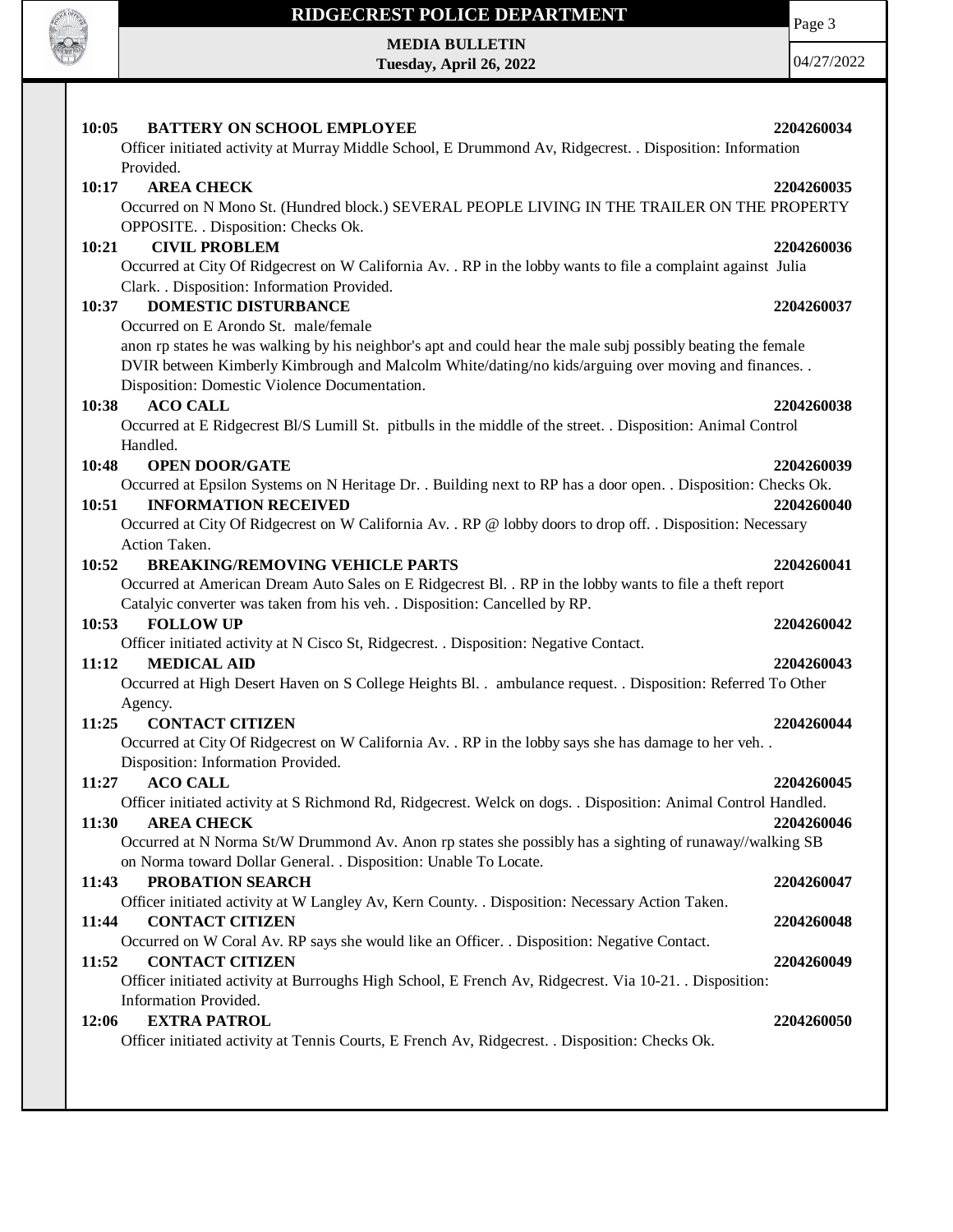

Page 4

**MEDIA BULLETIN Tuesday, April 26, 2022**

| 12:09<br><b>CPS REFERRAL</b>                                                                                                                                                                                 | 2204260051 |
|--------------------------------------------------------------------------------------------------------------------------------------------------------------------------------------------------------------|------------|
| Occurred at City Of Ridgecrest on W California Av. . Referral number 1599-4490-4793-0157100. . Disposition:                                                                                                  |            |
| Report Taken.                                                                                                                                                                                                |            |
| 12:12<br><b>MEDICAL AID</b>                                                                                                                                                                                  | 2204260052 |
| Occurred on W Coronado Av. ambulance request. . Disposition: Assisted.                                                                                                                                       |            |
| 911 WIRELESS CALL<br>12:26                                                                                                                                                                                   | 2204260053 |
| Occurred at City Of Ridgecrest on W California Av. . pocket dial. . Disposition: Log Note Only.                                                                                                              |            |
| <b>WELFARE CHECK</b><br>12:31                                                                                                                                                                                | 2204260054 |
| Occurred at Marshall's #1238 on N China Lake Bl. . Out on china lk in front of Marshall's walking north.                                                                                                     |            |
| Walking back in forth. possibly UI. WMA/ young/ blonde hair/ black hat/ jacket tie dye/ camo shorts. Rp is                                                                                                   |            |
| afraid hes going to walk into traffic. . Disposition: Gone On Arrival.                                                                                                                                       |            |
| <b>SUSPICIOUS CIRCUMSTANCES</b><br>12:36                                                                                                                                                                     | 2204260055 |
| Occurred at Casa Corona on N China Lake Bl. . WMA/ older/red shirt/ blue jeans pulling his pants down . on                                                                                                   |            |
| the east side of china lake near the field. . Disposition: Gone Prior to Arrival.                                                                                                                            |            |
| <b>DOMESTIC DISTURBANCE</b><br>12:46                                                                                                                                                                         | 2204260056 |
| Occurred on S Silver Ridge St. Rp would like an officer at the location.                                                                                                                                     |            |
| DVIR between Sarah Guzman and Martin Martinez/non cohab/long term dating/children in common                                                                                                                  |            |
| Disposition: Domestic Violence Documentation.                                                                                                                                                                |            |
| 911 WIRELESS CALL<br>13:17                                                                                                                                                                                   | 2204260057 |
| Occurred at City Of Ridgecrest on W California Av. . talking in background. . Disposition: Checks Ok.                                                                                                        |            |
| <b>FOLLOW UP</b><br>13:25                                                                                                                                                                                    | 2204260058 |
| Officer initiated activity at N Balsam St, Ridgecrest. . Disposition: Negative Contact.                                                                                                                      |            |
| <b>MEDICAL AID</b><br>13:29                                                                                                                                                                                  | 2204260059 |
| Occurred on S Valley St. lift assist. . Disposition: Referred To Other Agency.                                                                                                                               |            |
| <b>TRAFFIC STOP</b><br>13:32                                                                                                                                                                                 | 2204260060 |
| Officer initiated activity at Home Depot, N China Lake Bl, Ridgecrest. . Disposition: Warning (Cite/Verbal).                                                                                                 |            |
| <b>LAND TRESPASS</b><br>13:39                                                                                                                                                                                | 2204260061 |
| Occurred at Vineyard Church on N Norma St. . rp states subj that has been trespassed is at the location. rp<br>would like an officer to remove him from the property. . Disposition: Necessary Action Taken. |            |
| 13:45<br><b>CONTACT CITIZEN</b>                                                                                                                                                                              | 2204260062 |
| Occurred at Ridgecrest Regional Hospital on N China Lake Bl. . Rp states patient is saying that her bf is                                                                                                    |            |
| poisoning her. . Disposition: Necessary Action Taken.                                                                                                                                                        |            |
| 13:48<br><b>ATTEMPT TO CONTACT</b>                                                                                                                                                                           | 2204260063 |
| Officer initiated activity at W Reeves Av, Ridgecrest. . Disposition: Checks Ok.                                                                                                                             |            |
| <b>CONTACT CITIZEN</b><br>13:59                                                                                                                                                                              | 2204260064 |
| Occurred at City Of Ridgecrest on W California Av. . Call rp//rp states ex possibly violated RO. RP states she                                                                                               |            |
| possibly saw ex's mothers car at her residence today. . Disposition: Information Provided.                                                                                                                   |            |
| 14:00<br><b>TICKET SIGN OFF</b>                                                                                                                                                                              | 2204260065 |
| Occurred at City Of Ridgecrest on W California Av. . Ticket sign off in the lobby-fee paid. . Disposition:                                                                                                   |            |
| Necessary Action Taken.                                                                                                                                                                                      |            |
| <b>CONTACT CITIZEN</b><br>14:09                                                                                                                                                                              | 2204260066 |
| Officer initiated activity at Burroughs High School, E French Av, Ridgecrest. . Disposition: Information                                                                                                     |            |
| Provided.                                                                                                                                                                                                    |            |
| <b>INFORMATION RECEIVED</b><br>14:10                                                                                                                                                                         | 2204260067 |
| Occurred on W Moyer Av. IInfo rec. . Disposition: Information Received.                                                                                                                                      |            |
| <b>CONTACT CITIZEN</b><br>14:16                                                                                                                                                                              | 2204260068 |
| Occurred at Albertson's #6331 on S China Lake Bl. . RP's says his veh was hit while he was the store- would                                                                                                  |            |
| like speak with an Officer -contact via 21. . Disposition: Information Provided.                                                                                                                             |            |
|                                                                                                                                                                                                              |            |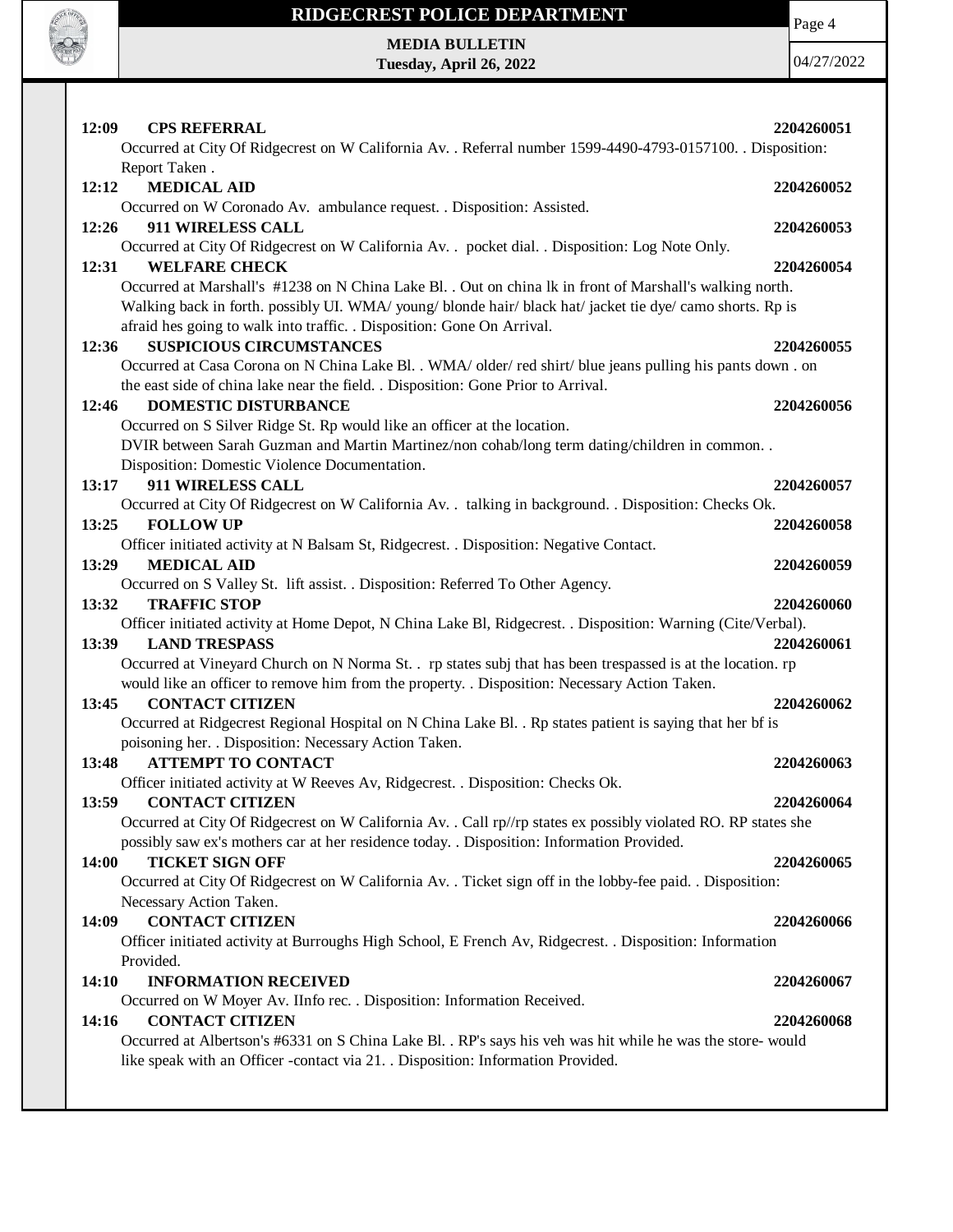

Page 5

 $22^{2}$ 

|              | <b>MEDIA BULLETIN</b><br>Tuesday, April 26, 2022                                                                                                   | 04/27/20   |
|--------------|----------------------------------------------------------------------------------------------------------------------------------------------------|------------|
|              |                                                                                                                                                    |            |
|              |                                                                                                                                                    |            |
| 14:31        | <b>CONTACT CITIZEN</b><br>Occurred at City Of Ridgecrest on W California Av. . RP in the lobby. . Disposition: Cancelled by RP.                    | 2204260069 |
| 14:32        | <b>MEDICAL AID</b>                                                                                                                                 | 2204260070 |
|              | Occurred at Post Office on E Coso Av. . Ambulance request. . Disposition: Referred To Other Agency.                                                |            |
| 14:42        | <b>PATROL CHECK</b>                                                                                                                                | 2204260071 |
|              | Officer initiated activity at Skate Park, E French Av, Ridgecrest. . Disposition: Checks Ok.                                                       |            |
| 14:47        | <b>TRAFFIC STOP</b><br>Officer initiated activity at Burroughs High School, E French Av, Ridgecrest. . Disposition: Warning                        | 2204260072 |
|              | (Cite/Verbal).                                                                                                                                     |            |
| <b>15:00</b> | <b>ACO CALL</b>                                                                                                                                    | 2204260073 |
|              | Officer initiated activity at Sands Mobile Home Park, W Ridgecrest Bl, Ridgecrest. Issue with cats. .                                              |            |
|              | Disposition: Information Provided.                                                                                                                 |            |
| 15:12        | <b>ACO CALL</b>                                                                                                                                    | 2204260074 |
|              | Officer initiated activity at E Upjohn Av, Ridgecrest. Welck on dog. . Disposition: Animal Control Handled.                                        |            |
| 15:20        | <b>INFORMATION</b><br>Occurred on S Warner St. . Disposition: Necessary Action Taken.                                                              | 2204260075 |
| 15:30        | <b>HIT AND RUN REPORT</b>                                                                                                                          | 2204260076 |
|              | Occurred on N Kimberly Ln. RP in the lobby to file report -silver 4 door newer model veh hit her car                                               |            |
|              | Disposition: Information Provided.                                                                                                                 |            |
| 15:35        | <b>HIT AND RUN REPORT</b>                                                                                                                          | 2204260077 |
|              | Occurred at Sands Mobile Home Park on W Ridgecrest Bl. . Rp states drk gray car hit her son that was on a                                          |            |
| 15:44        | bicycle. . Disposition: Information Provided.<br><b>MEDICAL AID</b>                                                                                | 2204260078 |
|              | Occurred on E Nadeau St. ambulance request. . Disposition: Referred To Other Agency.                                                               |            |
| <b>16:10</b> | <b>MEDICAL AID</b>                                                                                                                                 | 2204260079 |
|              | Occurred at High Desert Haven on S College Heights Bl. . ambulance request. . Disposition: Referred To Other                                       |            |
|              | Agency.                                                                                                                                            |            |
| 16:11        | <b>SUSPICIOUS PERSON</b>                                                                                                                           | 2204260080 |
|              | Occurred on W Plumblossom Ct. HMA with no shoes on is laying on RP's yard she has a video of him ringing<br>her doorbell. . Disposition: Assisted. |            |
| 16:20        | <b>SUSPICIOUS CIRCUMSTANCES</b>                                                                                                                    | 2204260081 |
|              | Occurred on E Debra Ln. RP states that people have jumped her yard and are digging holes in the yard to put                                        |            |
|              | poles but never asked her if they could get in her yard. . Disposition: Necessary Action Taken.                                                    |            |
| 16:31        | <b>VEHICLE RELEASE</b>                                                                                                                             | 2204260082 |
|              | Occurred at City Of Ridgecrest on W California Av. . 22-1348. . Disposition: Necessary Action Taken.                                               |            |
| 16:45        | <b>AREA CHECK</b><br>Occurred at W Las Flores Av/N Balsam St. . Disposition: Unable To Locate.                                                     | 2204260083 |
| 16:53        | <b>HIT AND RUN REPORT</b>                                                                                                                          | 2204260084 |
|              | Occurred on E Ridgecrest Bl. RP saw a car hit a white expediction. . Disposition: Negative Contact.                                                |            |
| 17:17        | DISTURBANCE-FAMILY                                                                                                                                 | 2204260085 |
|              | Occurred at Town & Country Mobile Home Park on N Norma St. . parents are always fighting and starting to                                           |            |
|              | get physcial. . Disposition: Report Taken .                                                                                                        |            |
| 17:18        | <b>ACO CALL</b>                                                                                                                                    | 2204260086 |
| 17:32        | Occurred on N Oasis Dr. Loose dogs running the streets. . Disposition: Animal Control Handled.<br>VIOLATION OF COURT ORDER-DOM VIOL                | 2204260087 |
|              | Occurred on S Broadway St. Rp states ex family trying to break RO and come and pick up the kids. .                                                 |            |
|              | Disposition: Necessary Action Taken.                                                                                                               |            |
|              |                                                                                                                                                    |            |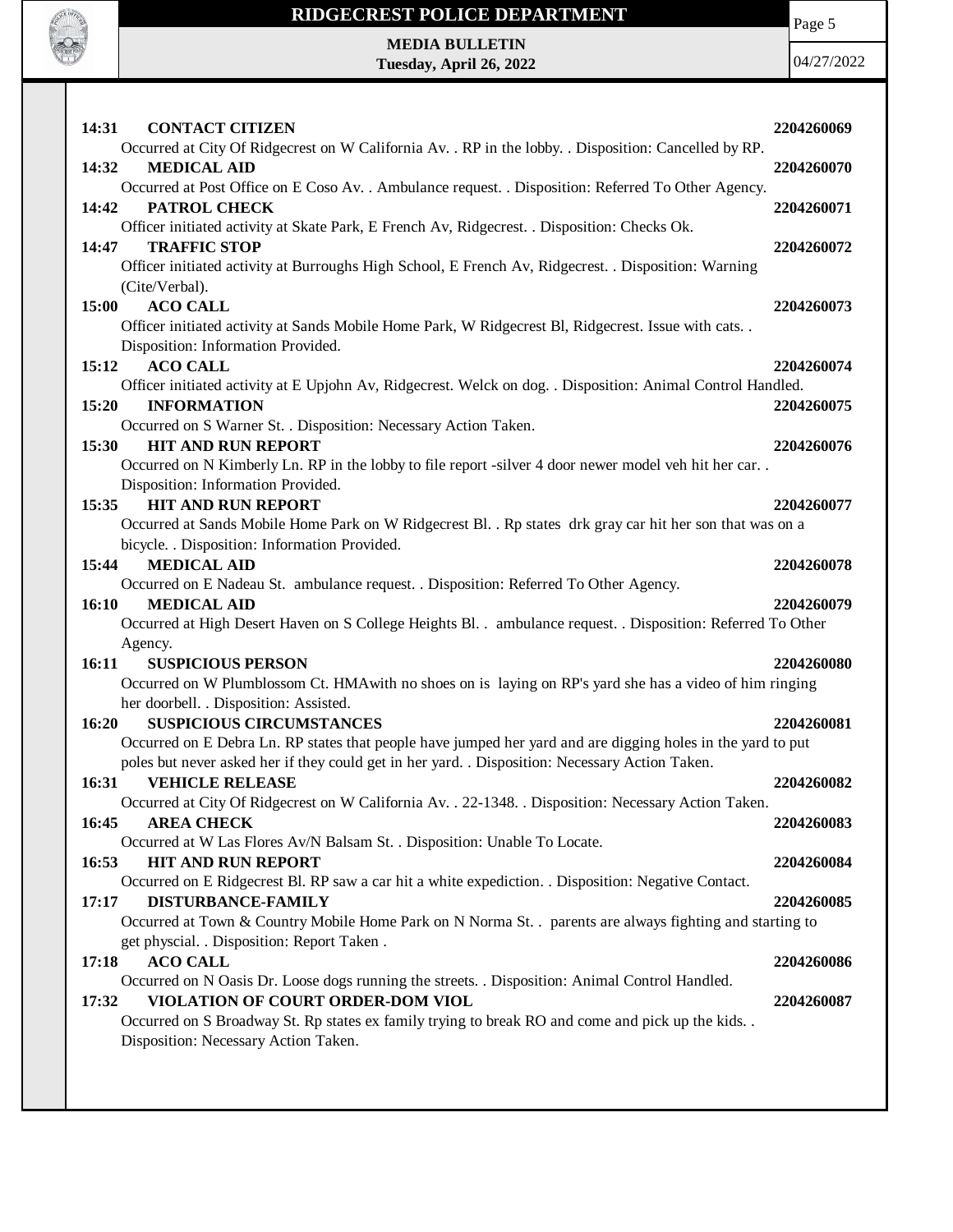